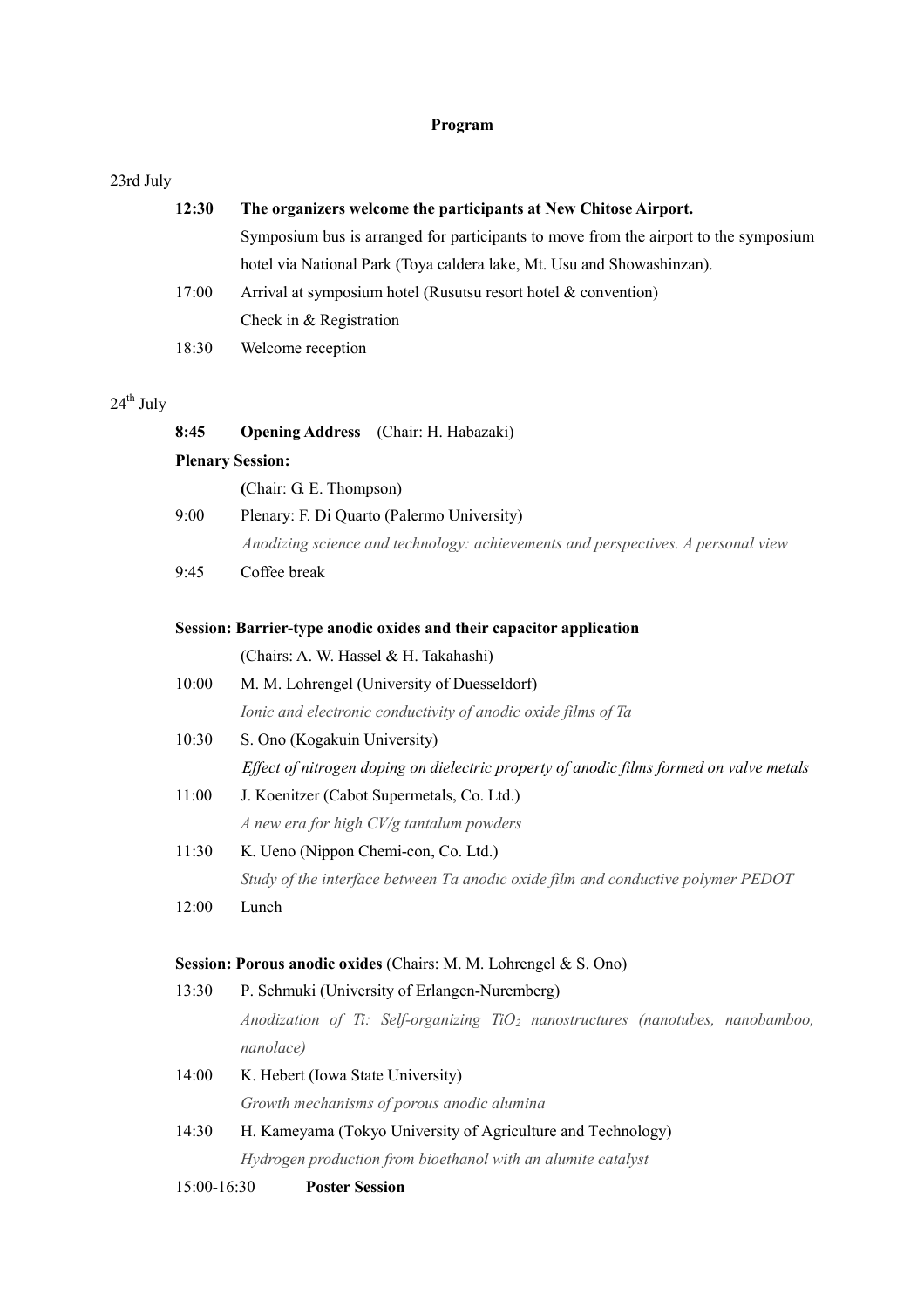### Session: Fundamentals of anodic film formation (Chairs: K. Hebert & Y. Tak)

| 16:30 | G.E. Thompson (The University of Manchester)                                     |  |
|-------|----------------------------------------------------------------------------------|--|
|       | Graded anodic oxide films on aluminium alloys for aerospace applications         |  |
| 17:00 | H. Terryn (Vrije Universiteit Brussel)                                           |  |
|       | Experimental Study and Modelling of Heat Transfer during Anodizing in a Wall-Jet |  |
|       | Electrode Set-up                                                                 |  |
| 17:30 | K. Shimizu (Keio University)                                                     |  |
|       | Anodizing - revisited                                                            |  |
| 19:00 | Banquet                                                                          |  |
|       |                                                                                  |  |

## $25^{\text{th}}$  July

#### Session: Etching and Passivity (Chairs: P. Schmuki & H. Masuda)

| 8:45 | Y. Ogata (Kyoto University)                          |
|------|------------------------------------------------------|
|      | Pore formation in silicon and the pore filling       |
| 9:15 | Y. Tak (Inha University)                             |
|      | Surface Area Control of Aluminum Etched Foil         |
| 9.45 | A.W. Hassel (Max-Planck-Institut für Eisenforschung) |
|      | Tailoring of nanostructured alloys by anodisation    |

### 10:15 Coffee break

### Session: Applications (Chairs: H. Terryn & H. Uchi)

|       | S. Park (Chungbuk University)                                                   |
|-------|---------------------------------------------------------------------------------|
|       | Electrochemical hybrid capacitor based on nano carbon & metal oxide composite   |
|       | electrodes                                                                      |
| 11:00 | K. Kim (Yonsei University)                                                      |
|       | Transition metal oxide nanocomposites for electrochemical capacitors            |
| 11:30 | S. Moon (Korea Institute of Materials Science)                                  |
|       | Wear resistive coating on aluminium using micro-arc oxidation method            |
| 12:00 | Lunch                                                                           |
|       |                                                                                 |
|       |                                                                                 |
|       | Session: Micro- and nano-technology (Chairs: S. Park & K. Shimizu)              |
| 13:30 | H. Masuda (Tokyo Metropolitan University)                                       |
|       | Functional nanodevices using anodic porous alumina                              |
| 14:00 | M. Iwasaki (Kinki University)                                                   |
|       | Flip-flop phenomenon of noble metal nanorods deposited in porous anodic alumina |
| 14:30 | H. Takahashi (Asahikawa College of Technology)                                  |
|       | Micro- and nano-technologies based on anodizing of aluminum                     |

After the symposium, a bus will leave the hotel for New Chitose Airport at 15:30. The arrival time at the airport is estimated to be 17:30.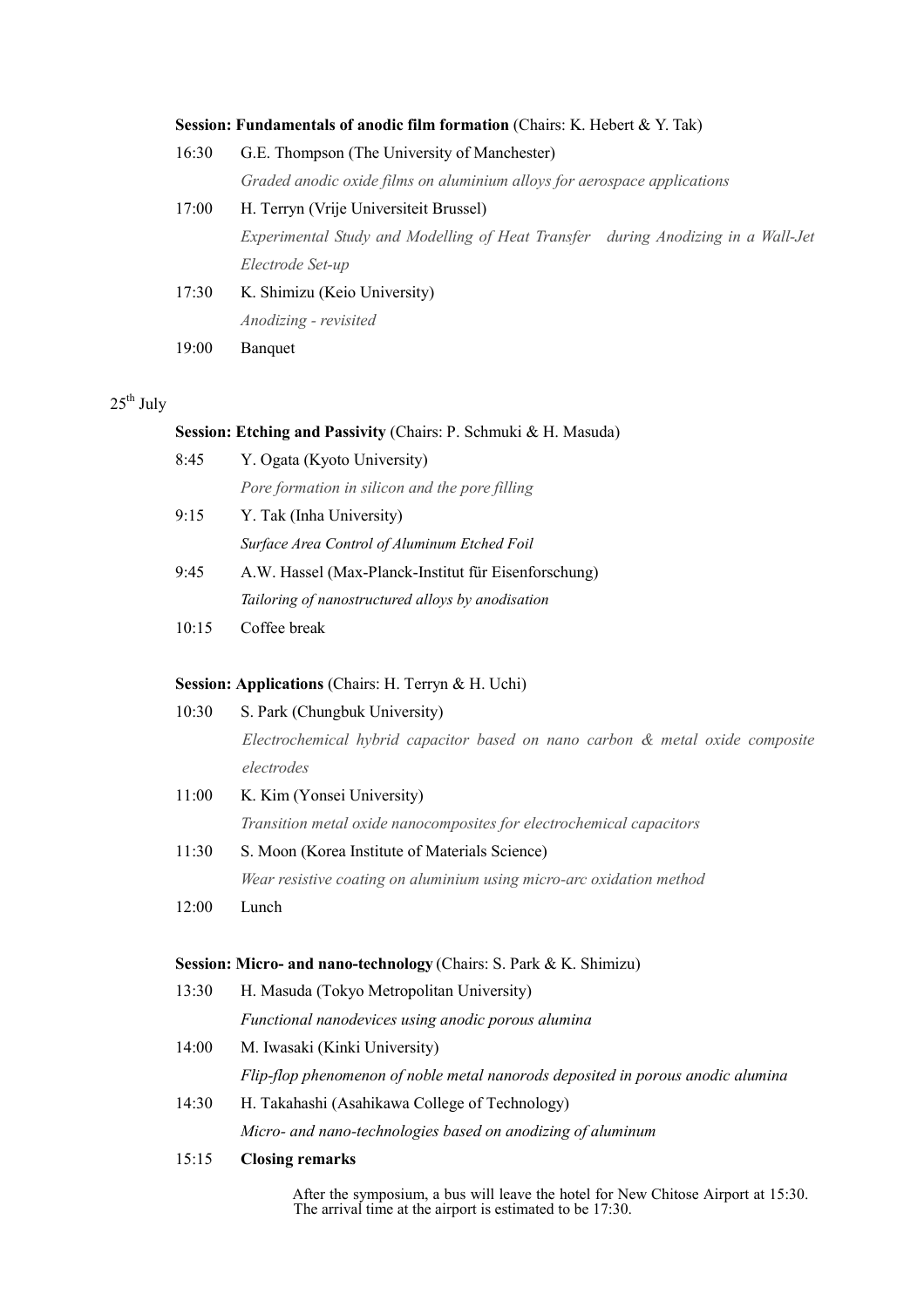#### Poster presentations

- P01 : Formation of porous aluminum films by PVD for electrolytic capacitor application Takashi Fujii, Yoshitaka Aoki, Koji Fushimi, Hiroki Habazaki (Hokkaido University), Takeshi Makino, Shoji Ono (Nippon Chemi-Con)
- P02 : Influence of boron content on dielectric properties of crystalline anodic oxide films formed on aluminum - Ken Hashimoto, Hidetaka Asoh, Sachiko Ono (Kogakuin University)
- P03 : Generation and basic characteristics of dielectric barrier discharge using anodic porous alumina in atmospheric pressure air - Toshiyuki Kawasaki (Nippon Bunri University)
- P04 : Dielectric properties of anodic oxide films formed on niobium in ammonium alkaline electrolytes Kazuko Nishimura (Kogakuin University), Kazuhiro Nagahara, Hideaki Takahashi (Hokkaido University), Hidetaka Asoh, and Sachiko Ono (Kogakuin University)
- P05 : Formation of porous niobium films by oblique angle deposition: influences of deposition angle and substrate morphology - M. Tauseef Tanvir, Y. Aoki and H. Habazaki (Hokkaido University)
- P06 : Unlimited growth of crystalline anodic oxide films on niobium Masao Hori, Hidetaka Asoh and Sachiko Ono (Kogakuin University)
- **P07**: Fabrication of microporous alumina with large pore interval more than  $1 \Box m$  Hidetaka Asoh, Kota Uchibori, Masahiro Nakamura, and Sachiko Ono (Kogakuin University)
- P08 : Formation of titanium dioxide nanotubes by anodization method Sungmo Moon and Yongsoo Jeong (Korea Institute of Materials Science)
- **P09 :** Functionalization of anodic TiO<sub>2</sub> nanotubes Hiroaki Tsuchiya, Yuji Shinkai (Osaka University), Patrik Schumki, Doohun Kim (University of Erlangen-Nuremberg), Shinji Fujimoto (Osaka University)
- **P10 :** Morphological variation of TiO<sub>2</sub> nanotube prepared by anodization Kiyoung Lee, Jiyoung Kim, Hyeyoung Kim and Yongsug Tak (Inha University)
- P11 : Ordered Ni and Au nanocones with 100 nm intervals using a porous anodic alumina film Tomota Nagaura, Kenji Wada, Satoru Inoue (National Institute for Materials Science, University of Tsukuba)
- **P12**: Electronic behavior of amorphous anodic  $Nb_2O_5$  nanofilms in ambient gas atmospheres Damian Kowalski, Yoshitaka Aoki, and Hiroki Habazaki (Hokkaido University)
- P13 : Surface oxide film on Pt-Co or Pd-Co PEFC cathode electrodes Yuichi Tamura, Kento Taneda, Mikito Ueda and Toshiaki Ohtsuka (Hokkaido University)
- P14 : Development of pH sensitive film using porous anodic oxide film of Al Fumiyasu Nishiyama , Hidetaka Konno and Kazuhisa Azumi (Hokkaido University)
- P15 : Pd/γ-alumina graded layer formed in Pd/γ-alumina/alumite composite membrane for durability of hydrogen permselective membrane – Masahiro Seshimo, Minoru Ozawa (Tokyo University of Agriculture and Technology), Masato Sone (Tokyo Institute of Technology), Makoto Sakurai, Hideo Kameyama (Tokyo University of Agriculture and Technology)
- P16 : Development of high performance dehydrogenation catalyst using anodic oxide films on aluminum Guangbin Zhou, Masatoshi Sugimasa, Atsushi Shimada, Takao Ishikawa (Hitachi)
- P17 : The application of alumite catalysts in deodorization system for biomass derived Dong Vien Vo, Yuzuru Takahashi, Mariko Kanehira, Lifeng Wang, Thanh Phong Tran, Makoto Sakurai, Hideo Kameyama (Tokyo University of Agriculture and Technology)